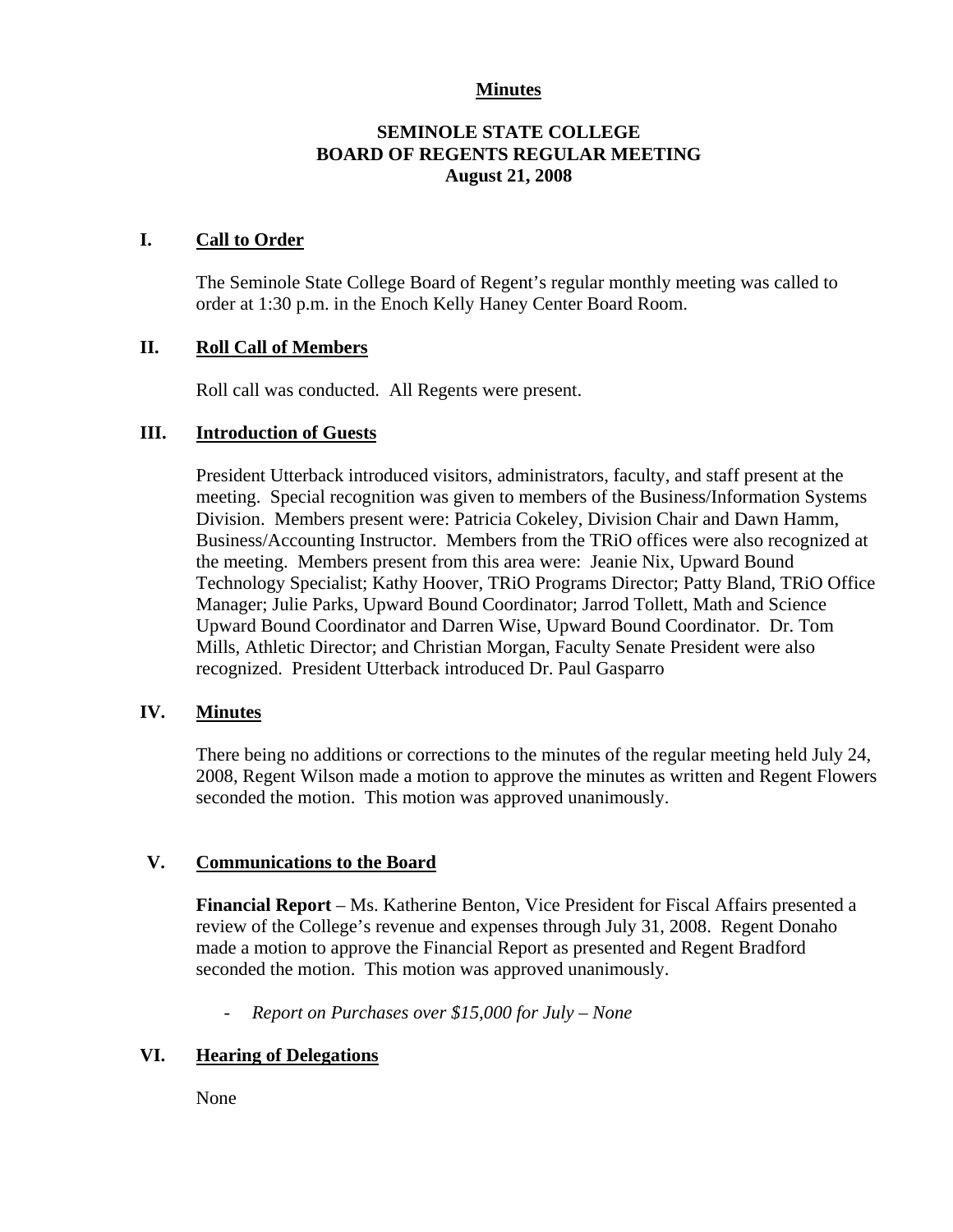Minutes SSC Board of Regents Regular Meeting August 21, 2008 Page 2

## **VII. President's Report**

President Utterback discussed items under the President's Report and the Business portion of the agenda by utilizing a PowerPoint presentation. (See enclosed copy of the PowerPoint presentation)

*Personnel Update* – President Utterback informed the Board of several personnel changes. Whitney Seagrist has been hired as Assistant Volleyball Coach and Courtney Lee has been hired as Gear Up Advisor. Janna Manlapig has been transferred to Employment Readiness Director. Resignations have been received from Marilyn Goll, Upward Bound Coordinator and Rusty Beene, English Instructor.

*Campus Activities*– President Utterback told the Board members about several recent campus activities. These were In-Service, presentation of the 2008 Presidential Leadership Scholars, a visit from U.S. Congresswoman Mary Fallin. President Utterback informed the Board about two upcoming events: the open house and ribbon cutting for the new Seminole Nation Residential Learning Center and a Regent's Education Program to be held on October  $2<sup>nd</sup>$ .

*Spotlight on TRiO* – President Utterback congratulated the TRiO on a successful program year and presented the Board with a short video highlighting the summer Upward Bound Program.

*SSC Educational Foundation Golf Tournament*– President Utterback informed the Board that the SSC Educational Foundation Golf Tournament will be held on Friday, September  $5<sup>th</sup>$  at the Jimmie Austin Golf Course. Tee off time will be at 8:00 a.m. This tournament is hosted by State Senator Harry Coates and State Representative Ryan Kiesel.

*Seminole State College Annual Report* – President Utterback presented the Board members with a copy of the 2007-2008 Annual Report publication.

#### **VIII. Business**

**Consideration of Approval of bid from Cole Plumbing Company** – President Utterback presented the Board with a memo from Katherine Benton, Vice President for Fiscal Affairs that presented information about bids received for the plumbing package for the construction of the Student One-Stop-Shop. Katherine Benton and President Utterback recommended approval of the hiring of Cole Plumbing Company for this project. Regent Wilson made a motion to approve the bid from Cole Plumbing Company and Regent Bradford seconded this motion. This motion was approved unanimously.